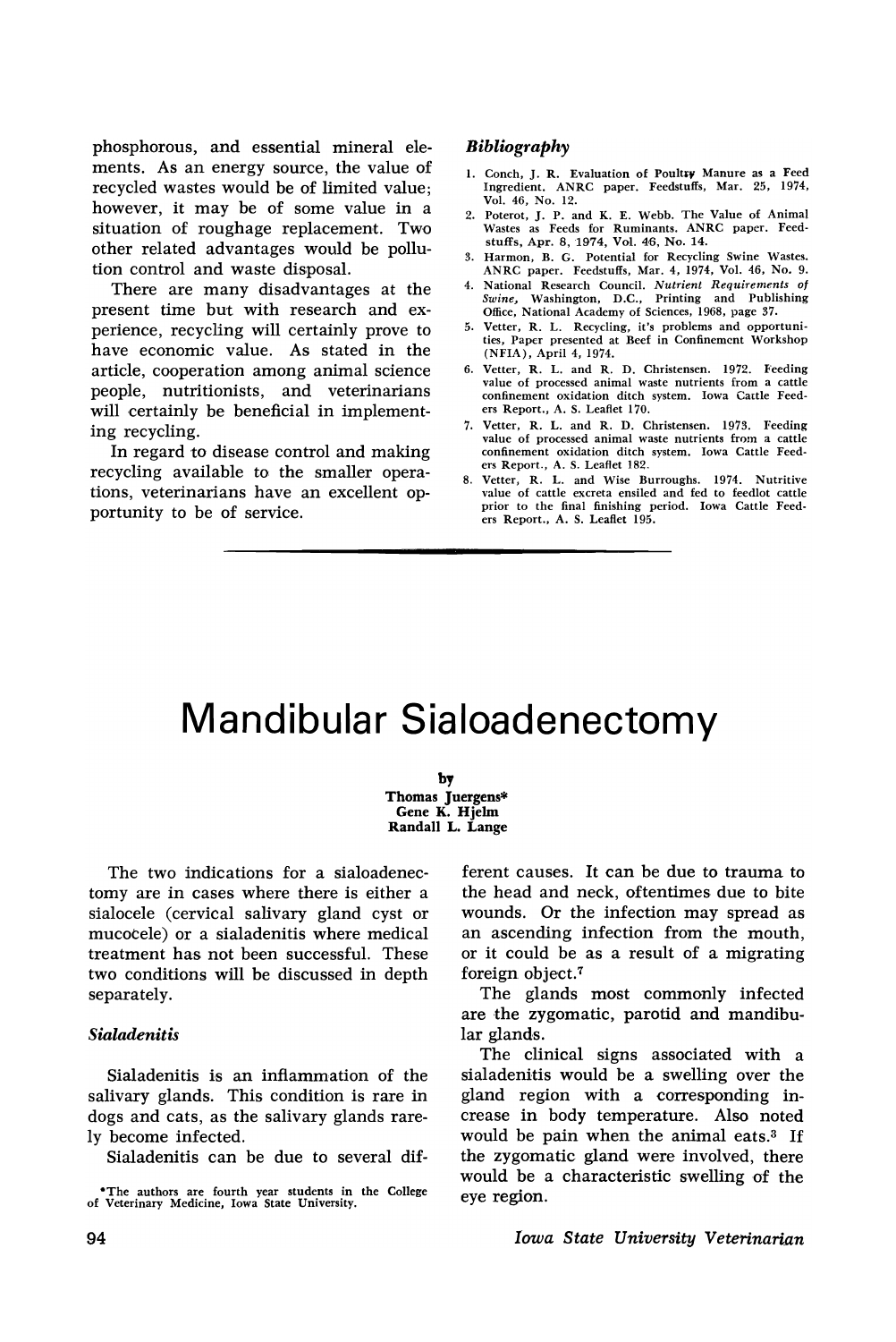Non-surgical treatment is first attempted. This would include letting the abscess mature, then lancing it. Follow this up with systemic antibiotics. It will take 7- 10 days for the healing to begin. The healing must occur from inside to out.

# *Sialocele* (cervical salivary cyst)

The characteristic symptoms associated with a cervical salivary cyst are a gradual fluctuating swelling over the gland region; usually this swelling begins unilaterally. At this time a ranula may be present. Contents are often initially clear but later may be blood-tinged to bloody or extremely mucoid to gelatinous.<sup>3,7</sup>

In chronic stages, an inflammatory response to the saliva is seen. An extensive granulation tissue-lined connective tissue sac is found within the cyst itself, and contains many sialoliths. The etiology of a sialocele is most often trauma, especially a contusion.7 Sialoliths occur usually after the gland or duct has ruptured.3

For diagnosis, several methods can be

used. Aspiration of contents will aid in diagnosis. Also, sialography can be utilized. This is accomplished by infusing six to ten c.c. of radio-opaque solution up the duct. However, oftentimes the only way to diagnose is to excise the involved gland.

There is no medical treatment for this condition. We do not lance or inject drugs or sclerosing agents, as response to these is only temporary and it makes later surgery much more difficult.<sup>7</sup>

Occasionally associated with a sialocele is a ranula, which is a transparent, fluctuating cyst on the floor of the mouth. The probable cause of this condition is trauma by a foreign body or contusion to papilla, ducts or sublingual glands.<sup>7</sup>

Recommended treatment for this condition is marsupialization of the ranula. Excise the roof of the cyst and evacuate the contents. Suture the base of the cyst to normal adjoining mucous membrane with catgut. If this condition persists, removal of the mandibular and sublingual glands is indicated.5



Figure 1. Salivary glands (from *Millers Guide to the Dissection* uf *the Dog)*

*Issue No.3, 1974* 95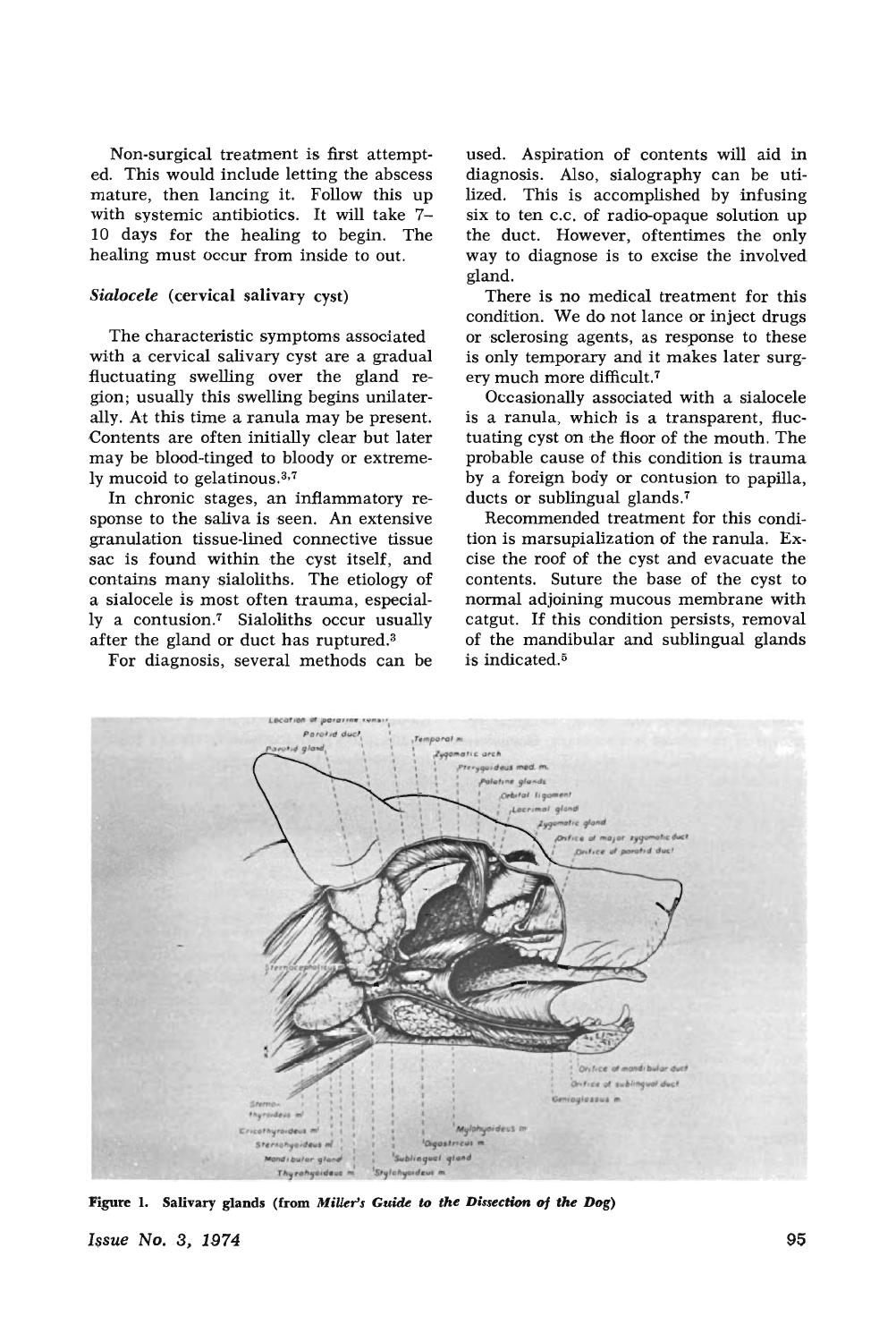

Figure 2. Site of incision (from Fundamentals of Small Animal Surgery by Leonard)

If medical treatment fails for the previously discussed conditions, surgical removal of the gland is necessary. Occasionally a recurrent cervical sialocele occurs. If there is no improvement after seven days, removal of the gland on the opposite side is indicated. There have been cases in which the glands on the opposite side became involved or were concurrently involved at the time of surgery. Resection of bilateral sets of salivary glands does not result in "dry mouth," contrary to what many people think. $1,7$ 

#### *Surgical Anatomy* (Fig. 1)

The dog has four paired salivary glands, all opening into the oral cavity.

A. The parotid gland is a pale, loosely lobulated gland lying mainly at the base of the ear. Its ventral aspect extends over the dorso-Iateral surface of the mandibular salivary gland. The parotid duct crosses the superficial face of the masseter muscle and enters the mouth opposite the upper fourth premolar.

The zygomatic salivary gland is a well lobulated mass located in the rostral part of the pterygoid fossa. The duct's papilla is ventral and slightly caudal to the parotid duct opening near the last upper molar.

C. The mandibular salivary gland lies largely between the external and internal maxillary veins just posterior to the angle of the jaw. The mandibular gland and a portion of the sublingual gland are contained within a heavy fibrous capsule. The mandibular duct leaves the medial surface of the gland and runs anterio-medially lying in close relation to the medial aspect of the sublingual glands.

The arterial supply to the mandibular gland is mainly by the glandular branch of the facial artery and enters the gland where the duct leaves it. Along the dorsal surface of the gland enter some small branches of the auricular artery. The venous drainage is mainly to the lingual veins and then to the external maxillary.

# *Iowa State University Veterinarian*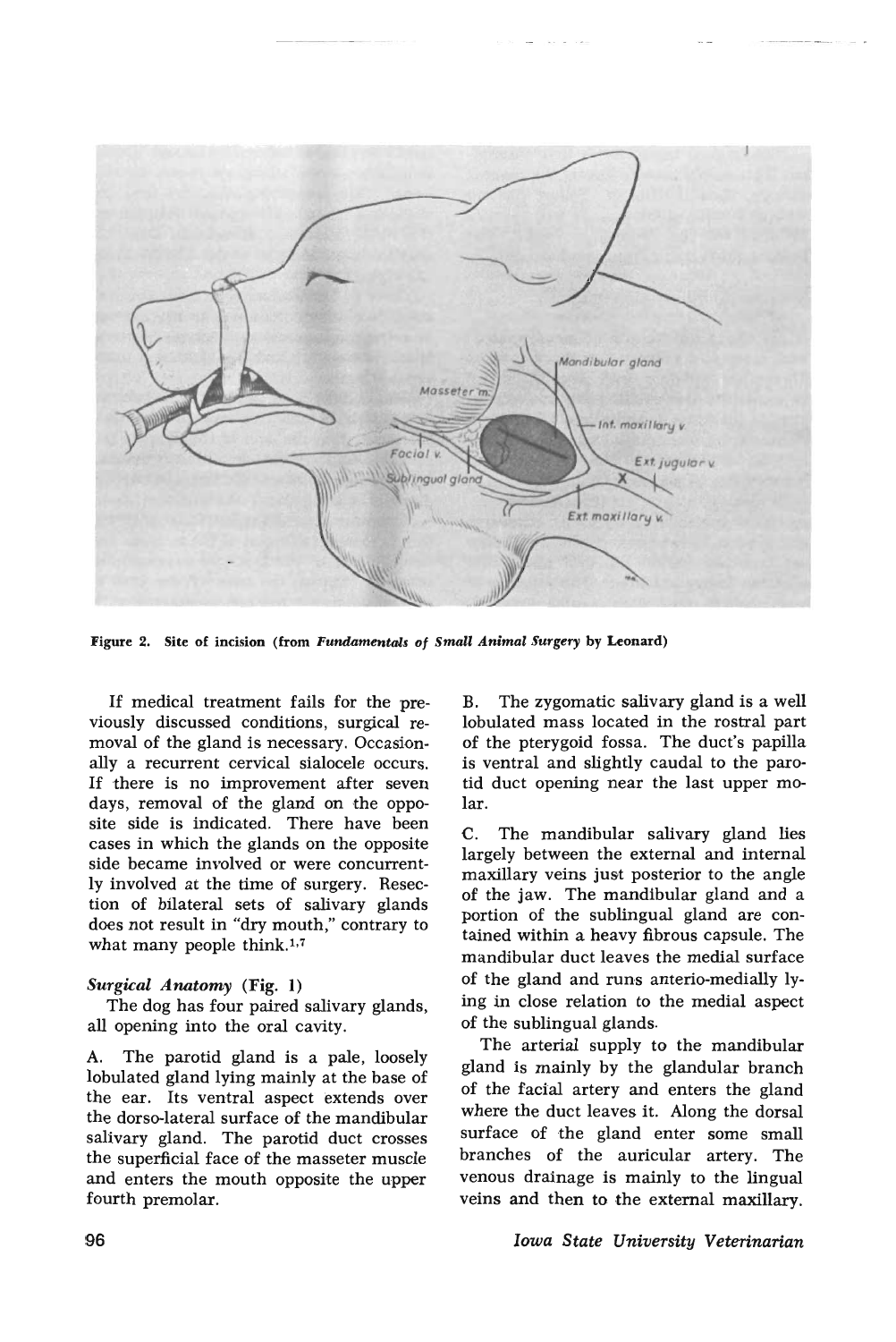D. The sublingual gland is an aggregation of two to four masses extending along the mandibular duct which extends anteriomedially between the masseter muscle and the digastric muscle. A separate portion of the sublingual glands lies under the mucosa extending from the jaw to the tongue. They are very small and enter the main sublingual duct. The sublingual duct and mandibular duct course together between the genioglossal and mylohyoid muscles. In two-thirds of the dogs separate openings of the two glands are seen with the mandibular papilla lying anterior to the sublingual papilla at the anterior edge of the frenulum near the symphysis of the mandibles. The arterial supply to the sublingual glands is via the glandular portion of the facial artery.

The lymphatic drainage of the mandibular and sublingual glands is to the medial retropharyngeal lymph nodes.<sup>2,6</sup>

# *Surgical Procedure*

The surgical procedure to remove the affected salivary gland(s) (sialoadenectomy) is as follows for treatment of a cervical salivary cyst.

The mandibular and/or sublingual glands are those most often seen clinically as cyst producing, thus the surgery will be directed at removal of these glands.

Under general anesthesia, the patient is placed in dorsal lateral recumbency and draped such that a six to eight em. longitudinal incision may be made caudally from the bifurcation of the external jugular vein and extending rostrally. (Fig. 2) The incision is made in a rostral to caudal direction. The fibers of the platysma muscle are separated with a scissors, but many times this step is not necessary as the fibers of the platysma run in the same general direction as the skin incision. In certain cases, the depressor auricularis muscle may need to be incised to assure adequate exposure of the mandibular gland. These two muscles are very thin and incised easily.

After exposure of the mandibular gland capsule, it is incised. The glandular tissue is bluntly dissected from the capsular wall. The blood supply on the medial sur-

Figure 3. Lateral·medial sialograph of mandibular salivary gland